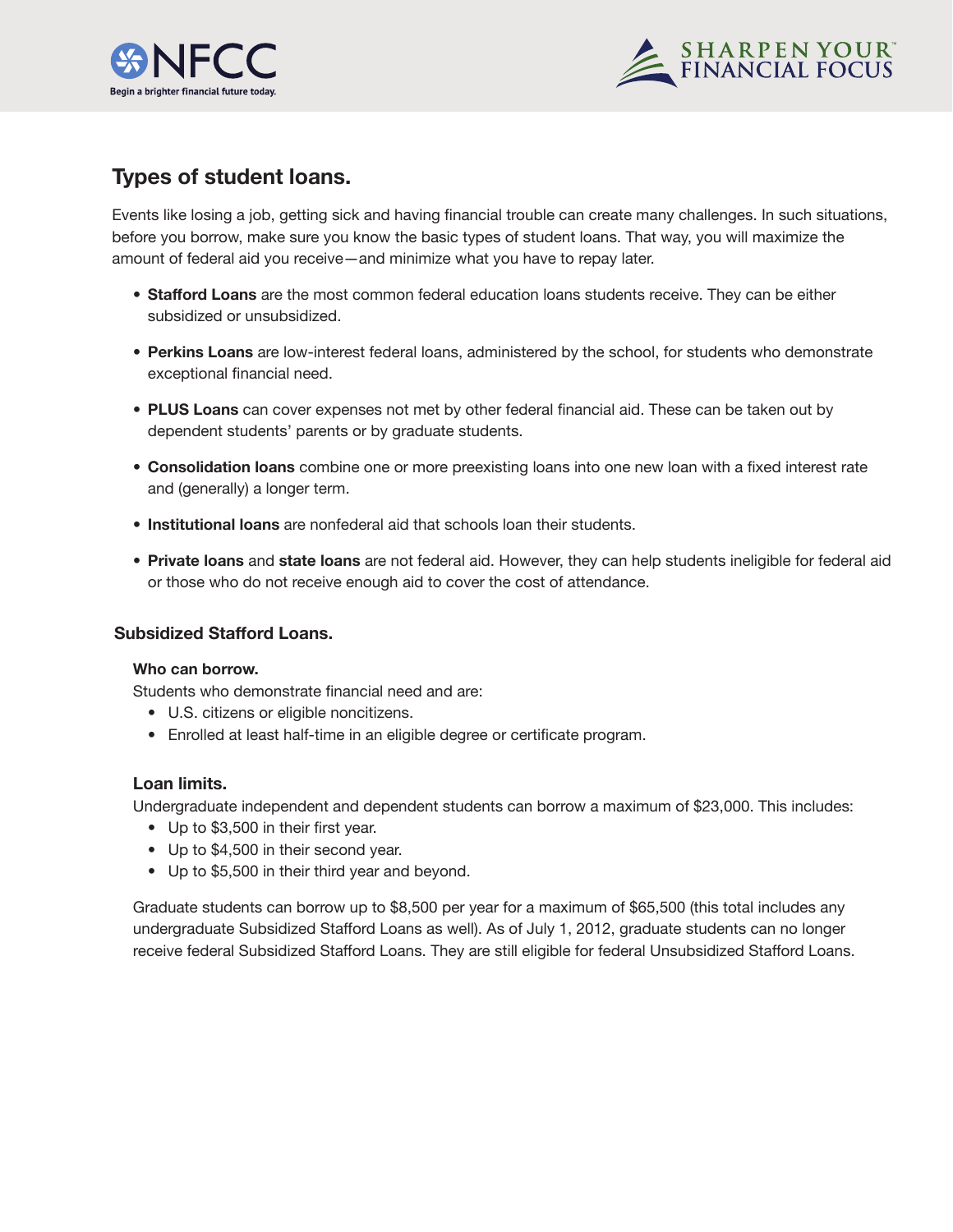



# **Repayment terms.**

- Repayment begins six months after the borrower initially graduates, withdraws or drops below half-time enrollment.
- Under certain conditions, the borrower can request a deferment—a repayment postponement—during which the federal government will pay your accruing interest on your behalf.
- Borrowers also may be able to postpone repayment of their loan payments with forbearance. However, interest still accrues and will capitalize if you do not pay it during forbearance.
- Typically, you have up to 10 years to complete repayment; however, borrowers can also choose from various repayment plans.
- There are no penalties for prepayment or finishing repayment ahead of schedule.

# **Interest payment.**

Interest is paid by the federal government while you are:

- In school.
- In a grace period. However, subsidized student loans for which the first disbursement is made on or after July 1, 2012, and before July 1, 2014, are NOT eligible for the interest subsidy during the grace period. This means that you will be responsible for the interest that accrues during this time. You do not have to make payments during the grace period (unless you choose to) but the interest will be added (capitalized) to the principal amount of your loan when the grace period ends.
- In an approved deferment period.

# **Interest rate.**

For undergraduates:

- Loans disbursed before July 1, 2008, and loans disbursed on or after July 1, 2012, have an interest rate of 6.8%.
- Loans disbursed on or after July 1, 2008, and before July 1, 2009, have an interest rate of 6%.
- Loans disbursed on or after July 1, 2009, and before July 1, 2010, have an interest rate of 5.6%.
- Loans disbursed on or after July 1, 2010, and before July 1, 2011, have an interest rate of 4.5%.
- Loans disbursed on or after July 1, 2011, and before July 1, 2012, have an interest rate of 3.4%.

Graduate students' Subsidized Stafford Loans have a fixed interest rate of 6.8%. As of July 1, 2012, graduate students can no longer receive federal Subsidized Stafford Loans.

If you have loans disbursed prior to July 1, 2006, contact your loan holder for interest rate information. Many loans made before this time have a variable interest rate that changes annually.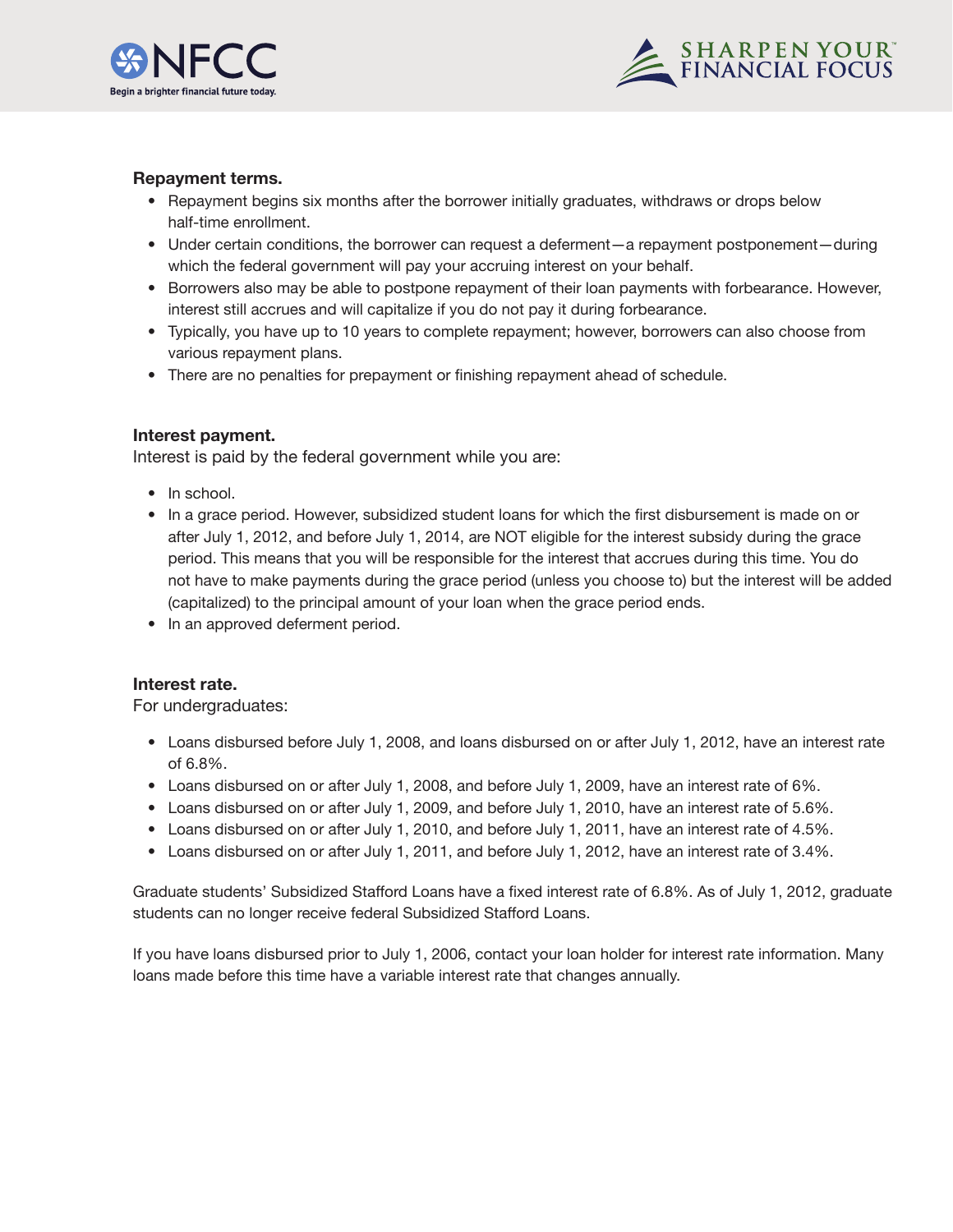



# **Unsubsidized Stafford Loans.**

## **Who can borrow.**

Students who are:

- U.S. citizens or eligible noncitizens.
- Enrolled at least half-time in an eligible degree or certificate program.

Unsubsidized Stafford Loans are not based on financial need.

#### **Loan limits.**

Dependent undergraduate students.

Each year, dependent undergraduate students can borrow a base amount in either Subsidized or Unsubsidized Stafford Loans. The loan type depends on the student's need, which is calculated by the U.S. Department of Education.

The base amount can be:

- Up to \$3,500 in their first year of school.
- Up to \$4,500 in their second year.
- Up to \$5,500 in their third year and beyond.

However, if the student's aid has not exceeded the cost of attendance, the student can be eligible for up to an additional \$2,000 per year in unsubsidized funds.

With an additional \$2,000 unsubsidized loan per year, dependent undergraduate students can borrow up to a maximum of \$31,000 in Stafford Loans. Of that \$31,000, no more than \$23,000 may be in subsidized funds.

# **Undergraduate independent students and dependent students whose parents are unable to obtain a PLUS Loan.**

Undergraduate independent students and dependent students whose parents are unable to obtain a PLUS Loan can borrow a base amount of Stafford Loans. These can be either subsidized or unsubsidized, depending on the student's need.

The base amount can be:

- Up to \$3,500 in their first year of school.
- Up to \$4,500 in their second year.
- Up to \$5,500 in their third year and beyond.

Additionally, if the student's aid has not exceeded the cost of attendance, the student can be eligible for unsubsidized funds of:

- Up to an additional \$6,000 in their first and second years.
- Up to an additional \$7,000 in their third year and beyond.

Undergraduate independent students and dependent students whose parents are denied PLUS Loans can borrow up to a maximum of \$57,500 in Stafford Loans.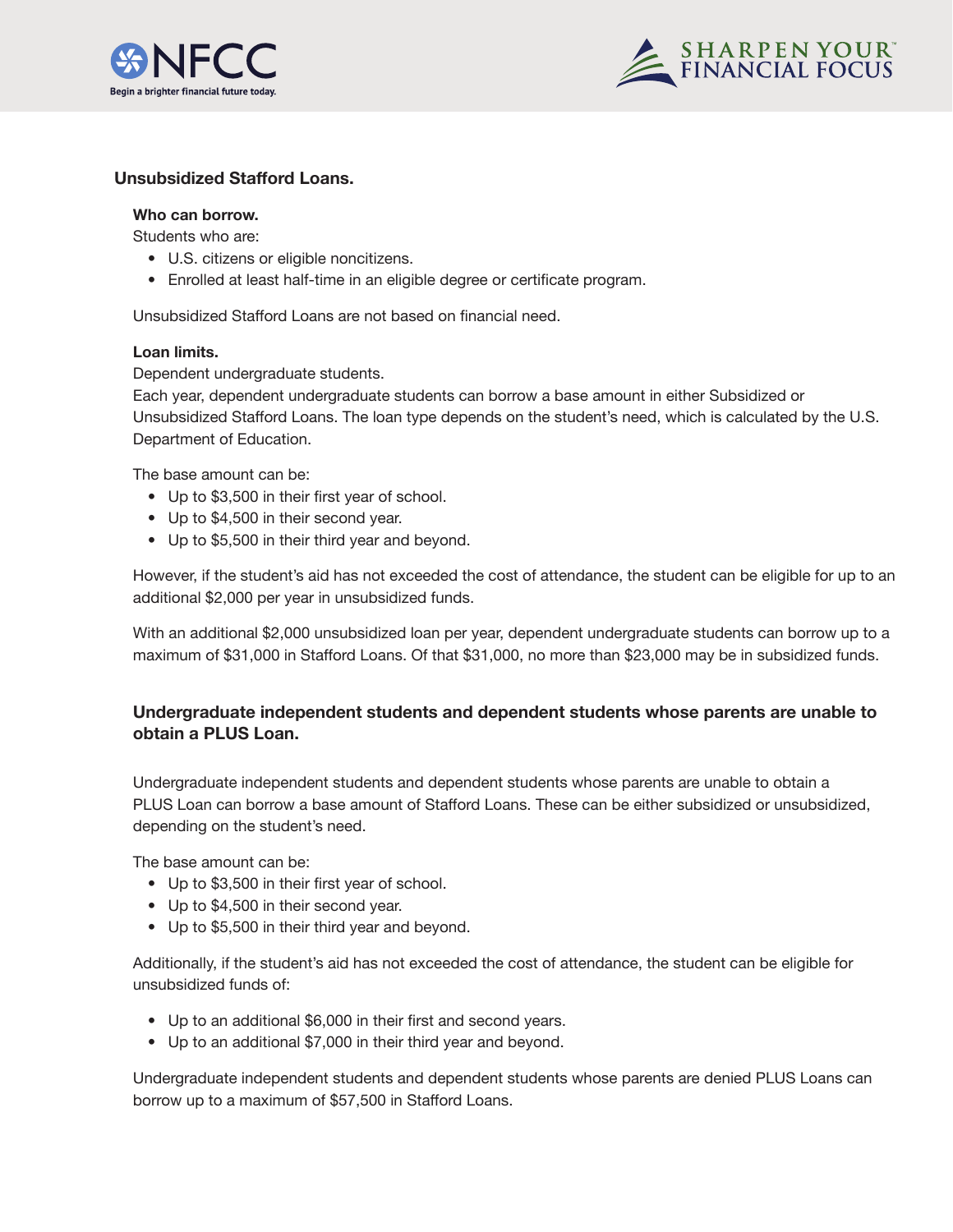



Graduate students.

- Graduate students can borrow a base amount of Stafford Loans that are either subsidized or unsubsidized loans, depending on the student's need. The base amount can be up to \$8,500. As of July 1, 2012, the \$8,500 can only be unsubsidized, as graduate students will no longer be eligible to receive subsidized loans.
- Additionally, if a student's aid has not exceeded the cost of attendance, the student can be eligible for up to an additional \$12,000 in unsubsidized funds, with an annual limit of \$20,500.
- Graduate students can borrow up to a maximum of \$138,500 in Stafford Loans of which no more than \$65,500 can be subsidized (which includes all undergraduate Stafford Loans).
- There are different aggregate borrowing limits for health profession students.

# **Repayment terms.**

- Repayment begins six months after the borrower graduates, withdraws or drops below half-time enrollment.
- Typically, the borrower has up to 10 years to complete repayment; however, borrowers can choose from various repayment plans.
- There are no penalties for prepayment or finishing repayment ahead of schedule.
- Under certain conditions, repayment of a borrower's loans can be postponed with a deferment or forbearance. Interest will continue to accrue during periods of deferment or forbearance.

#### **Interest rate.**

- Fixed at 6.8% for undergraduate and graduate loans.
- Interest accrues upon disbursement of loan funds and can be paid monthly or quarterly during the inschool period.
- The borrower can choose to allow interest to accrue while in school, but interest will be capitalized, which means it is added to the principal (the base amount borrowed).

# **Perkins Loans.**

#### **Who can borrow.**

Undergraduate and graduate students who demonstrate exceptional financial need and are:

- U.S. citizens or eligible noncitizens.
- Enrolled at least half-time in an eligible degree or certificate program.

#### **Loan limits.**

- Undergraduates can borrow up to \$5,500 a year, for a maximum of \$27,500.
- Graduate students can borrow up to \$8,000 per year, for a maximum of \$60,000.

#### **Repayment terms.**

- Repayment begins nine months after a borrower graduates, withdraws or falls below half-time enrollment.
- The borrower has up to 10 years to complete repayment.
- Borrowers receive limited options for repayment schedules, but they do have additional postponement options like Perkins-specific deferments and forbearance.
- Borrowers should contact their school or servicer to apply for a postponement.
- Your servicer is usually different from your other federal loans. It could be your school or a company chosen by your school.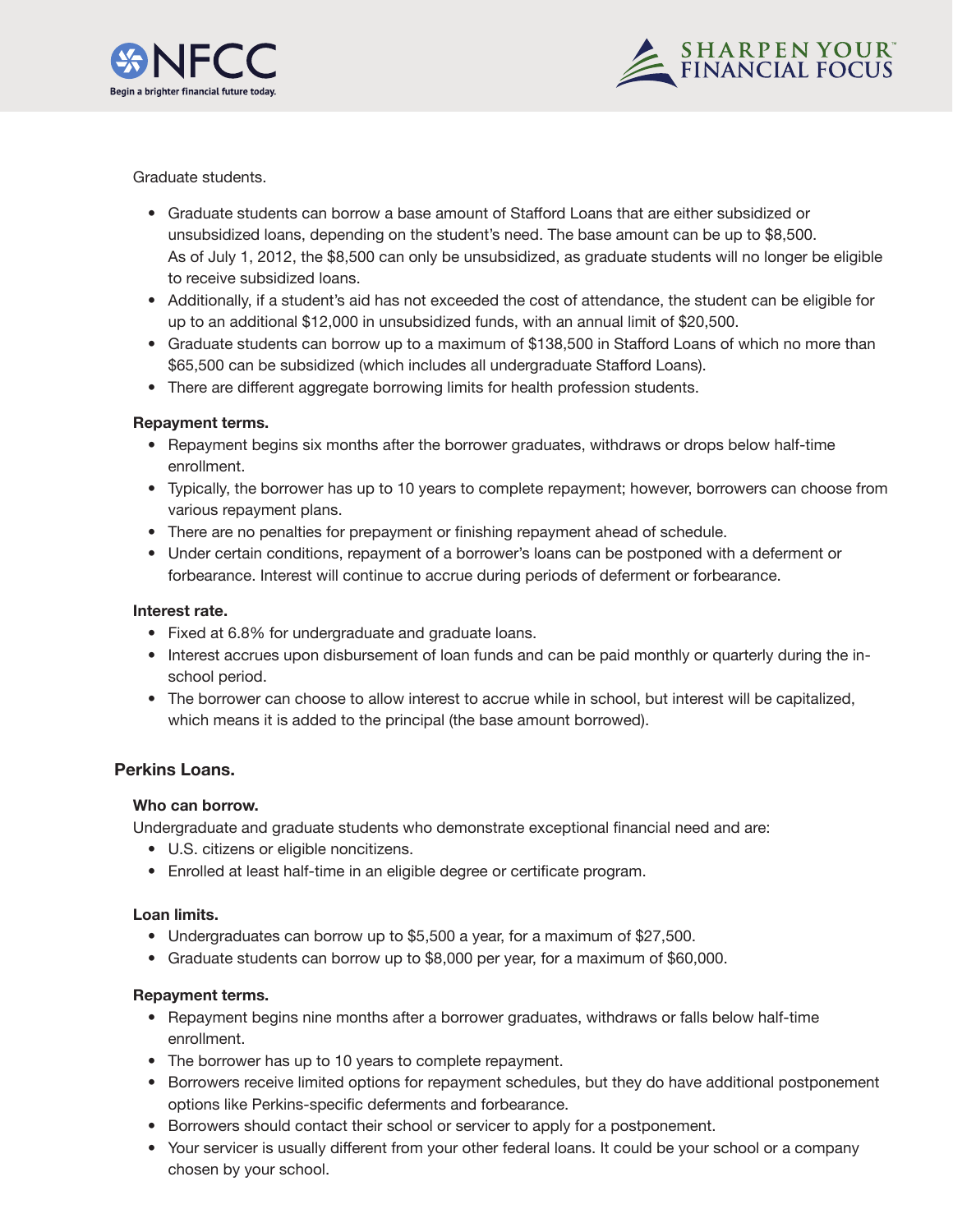



#### **Interest.**

The interest rate is fixed **at 5%**. Interest is paid by the federal government while the borrower is:

- In school.
- In a grace period.
- In an approved deferment period.

# **Parent PLUS loans.**

#### **Who can borrow.**

Natural or adoptive parents or stepparents (in some cases) and legal guardians of eligible dependent undergraduate students who are:

- U.S. citizens or eligible noncitizens.
- Enrolled at least half-time in an eligible degree or certificate program.

Borrowers must have credit in good standing. A co-signer may be required. Parent PLUS Loans are not based on financial need.

#### **Loan limits.**

Parents can borrow up to the total cost of attendance at the student's school (as determined by the school), minus all other aid received.

These loans have no annual or total borrowing limit.

# **Repayment terms.**

Typically, borrowers have up to 10 years to complete repayment; however, borrowers can choose from various repayment plans.

There are no penalties for prepayment or finishing repayment ahead of schedule.

Under certain conditions, borrowers can postpone repayment by requesting a deferment or forbearance. Interest will continue to accrue during periods of deferment or forbearance.

For loans disbursed before July 1, 2008:

• Repayment begins on the loan's principal and interest as soon as it is fully disbursed.

For loans disbursed on or after July 1, 2008, the borrower can choose to start repayment:

- No later than 60 days after the loan is fully disbursed.
- Upon request, six months after the student for whom the loan was borrowed graduates, withdraws or drops below half-time enrollment. Some parent PLUS loans taken prior to July 1, 1993, may also be eligible for in-school deferment.

#### **Interest rate.**

All new PLUS Loans have a fixed interest rate of 7.9%. PLUS Loans originated under the Federal Family Education Loan Program (FFELP) had a fixed interest rate of 8.5%. As of July 1, 2010, there are no new FFELP loans.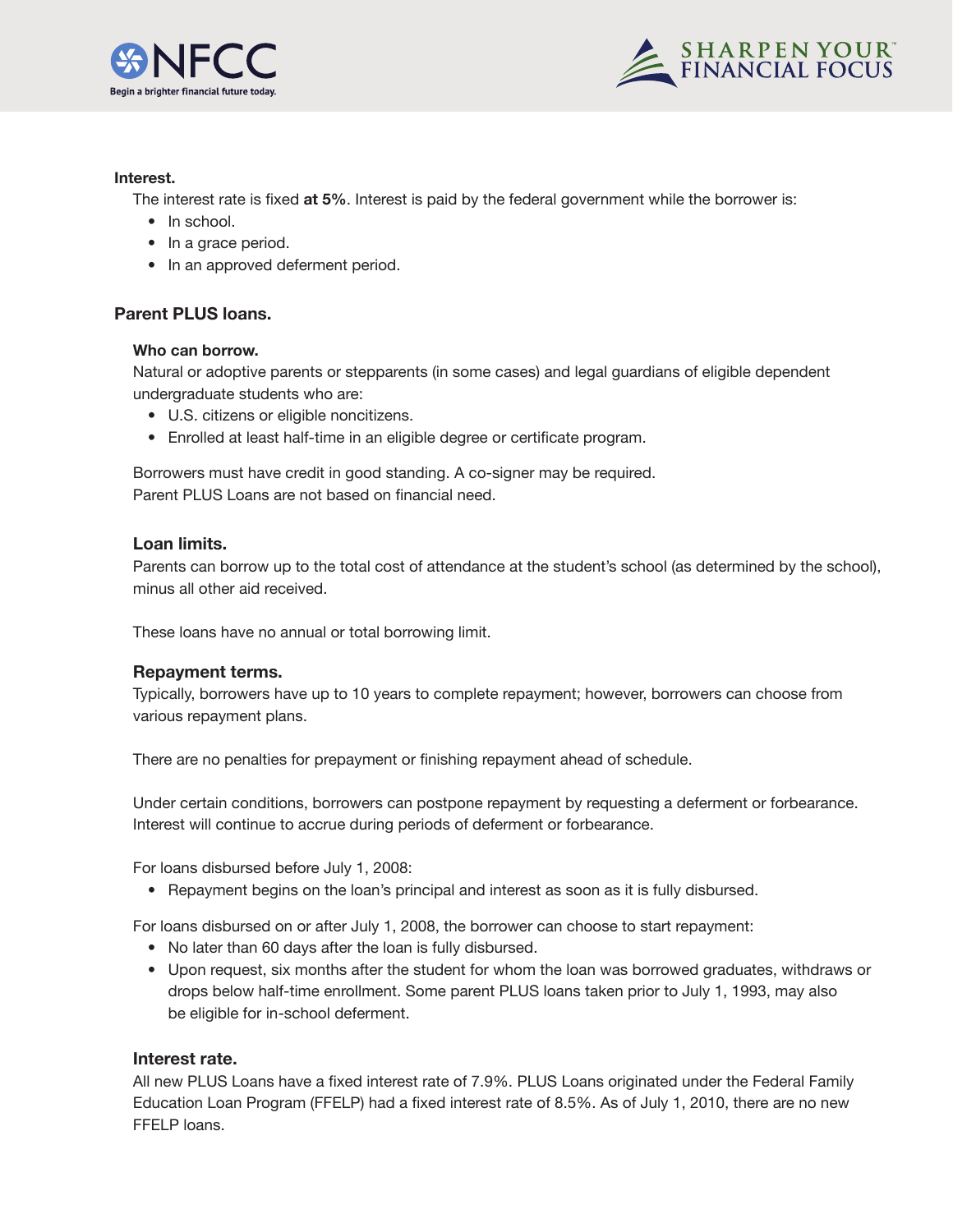



# **Grad PLUS loans.**

#### **Who can borrow.**

Credit-worthy graduate or professional students who are U.S. citizens or eligible noncitizens and enrolled at least half-time in an eligible degree or certificate program. A co-signer may be required.

#### **Loan limits.**

Borrowers can borrow up to the total cost of their education, minus all other aid received.

These loans have no annual or total borrowing limit.

#### **Repayment terms.**

For loans disbursed before July 1, 2008:

- No payments are required while the borrower is in school at least half-time.
- If the borrower graduates, withdraws or drops below half-time enrollment, there is no grace period before repayment begins.

For loans disbursed on or after July 1, 2008:

• Repayment starts six months after the student drops below half-time enrollment.

There are no penalties for prepayment or for finishing repayment ahead of schedule.

Under certain conditions, borrowers can postpone repayment by requesting a deferment or forbearance. Interest will continue to accrue during periods of deferment or forbearance.

# **Interest rate.**

New PLUS loans have a fixed interest rate of 7.9%.

FFELP PLUS loans made on or after July 1, 2006, and before July 1, 2010, have a fixed interest rate of 8.5%.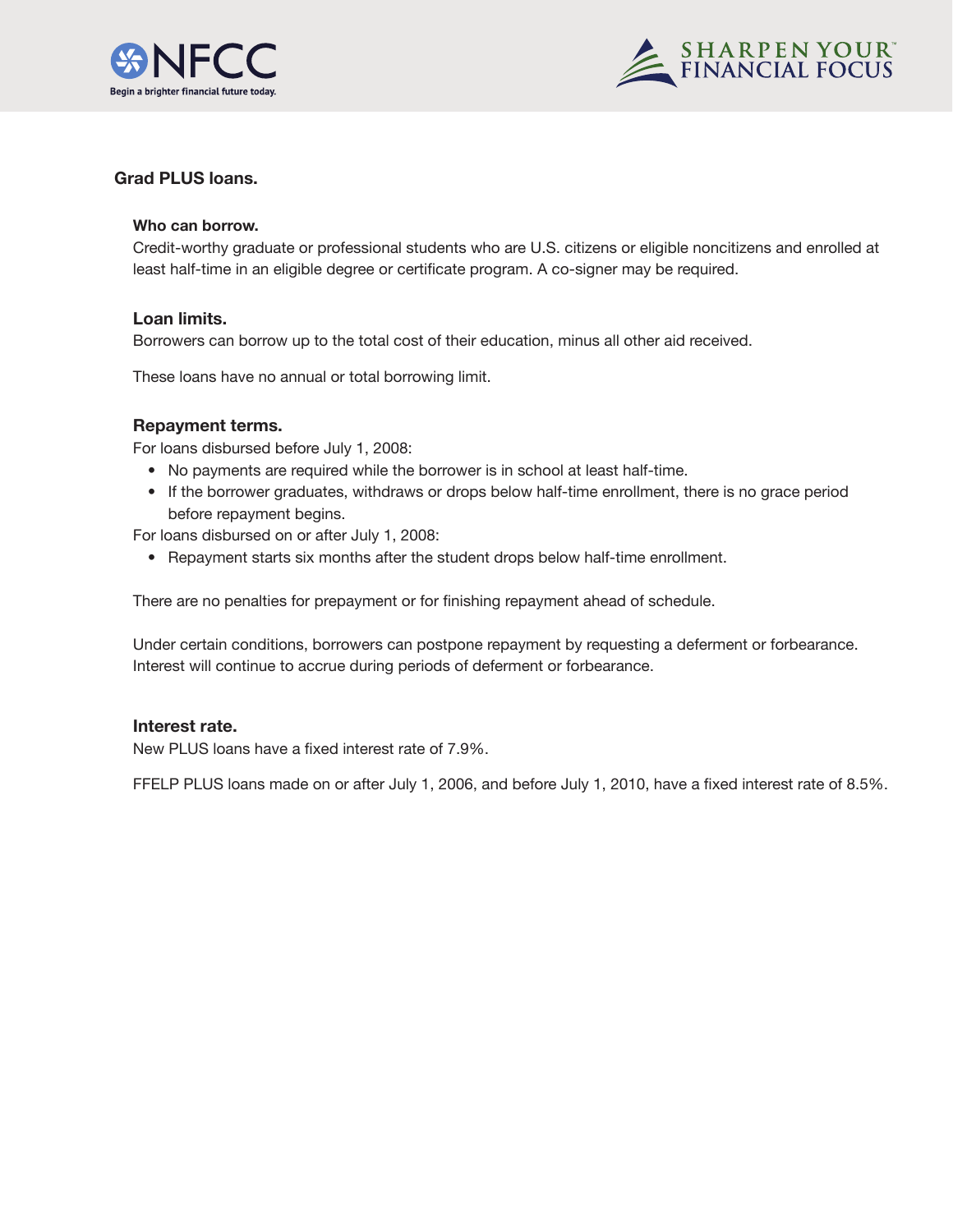



# **Consolidation loans.**

# **Who is eligible.**

Borrowers with one or more eligible federal student loans.

#### **Loan limits.**

None.

# **Repayment terms.**

- Based on your total education loan debt (including most private education loans), you could extend your repayment to a maximum of 30 years.
- Extending repayment may increase the amount of interest paid over the life of the loan.
- Consolidation loans can be reconsolidated when there are additional eligible federal education loans.
- Federal Family Education Loan Program (FFELP) borrowers can reconsolidate into the Direct Loan (DL) program to gain access to military benefits and Public Service Loan Forgiveness (PSLF).
- Under certain conditions, the borrower can postpone repayment by requesting a deferment or forbearance. Interest will continue accruing on unsubsidized portions (but not subsidized portions) of a consolidation loan during periods of deferment.
- There are several repayment plans available.
- There are no penalties for prepayment or finishing repayment ahead of schedule.

# **Interest rate.**

Consolidation loans have fixed interest rates.

The interest rate is calculated by taking the weighted average of the interest rates on the loans being consolidated and rounding up to the nearest 1/8 of a percent.

# **Institutional loans.**

- These loans are similar to private loans.
- They are nonfederal aid provided directly by your school.
- Your servicer may be your school or an agency hired by your school.
- Repayment options will vary, as will interest rates.
- If you have institutional loans, contact your school to learn more about the terms of these loans.

# **Private loans.**

- Also called "alternative loans."
- Unlike federal student loans, private loans are not funded or otherwise processed by the federal government.
- Either the borrower or a parent can take out a private loan.
- These loans have a variety of interest rates, payment structures and lengths of time to repay.
- Private loans do not have many of the repayment and deferment options that are available with federal loans.
- Private loans may be an important option if the borrower does not qualify for other forms of aid.